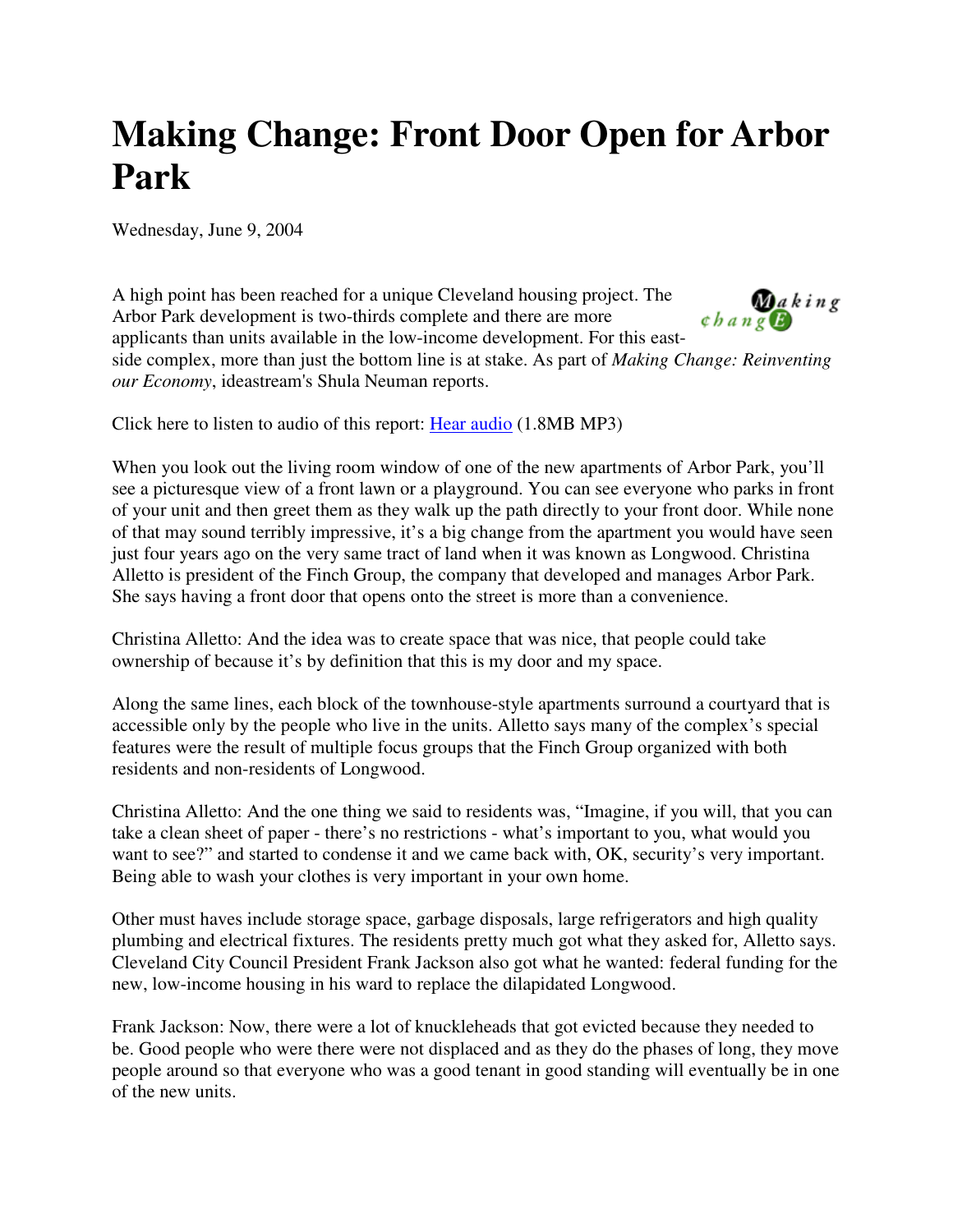In working out the \$111 million deal to construct Arbor Park, Jackson requires any contractors involved in building it to employ people who lived in Longwood, or at least in the Central Neighborhood, or at least in the city.

Frank Jackson: I don't begrudge anyone making money as long as it's legal. And so if in fact people want to come to Central and make money then I believe that they have an obligation to leave some of it there - that obligation is in terms of contracts and who they hire.

Marous Brothers Construction hired John Torres to oversee that the company fulfill that obligation. As general contractor for Arbor Park, Marous Brothers has 11% of its workforce from the city Torres says, which beats the 10% goal. He says even though most local hires lacked a construction background, the experience has been worthwhile and he's pretty sure Marous Brothers will continue hiring local and minority workers on future projects.

John Torres: When you offer residents to rebuild their own life, so to speak, whether it's the fact that they have employment and-or they're doing work right where they live, or at least close by. And I'm sure a lot of them drive by and say, "This is what I built." So there's ownership that comes along with that.

That sense of ownership - by both construction workers as well as residents - makes the development's managers hopeful that it won't disintegrate over time the way Longwood did. But according to St. Louis-based developer Richard Baron, Arbor Park will face an uphill battle in maintaining its quality simply because it is exclusively low-income housing.

Richard Baron: Segregating people by income is a bad idea.

Baron says mixed-income housing tends to be much more successful and have more staying power. He's observed this from his work in Atlanta, St. Louis and Cleveland's Hough neighborhood.

Richard Baron: The kind of social structure that you find in an area, in a neighborhood that has a variety of a different types of individuals and families living there, and the kind of support, for example, that those families will give to a local school. All of the things that one hopes will happen in any neighborhood tend to be less likely to happen in a low income neighborhood.

Wesley Finch, chairman of Finch Group, which manages Arbor Park, says his company has taken precautions to minimize the risk and maintain the complex's stability. He says residents' apartments are routinely monitored for cleanliness and for any signs that a house is being illegally shared. What's more Finch Group has agreed to a 15 year management commitment to maintain Arbor Park exactly as it is today. Finch says what really helps is that people are clamoring to live there.

Wesley Finch: As opposed to people who have to live there, that is the best way to maintain the property. It will allow both the landlord as well as their neighbors to keep a lot of pressure on residents who do not maintain the property.